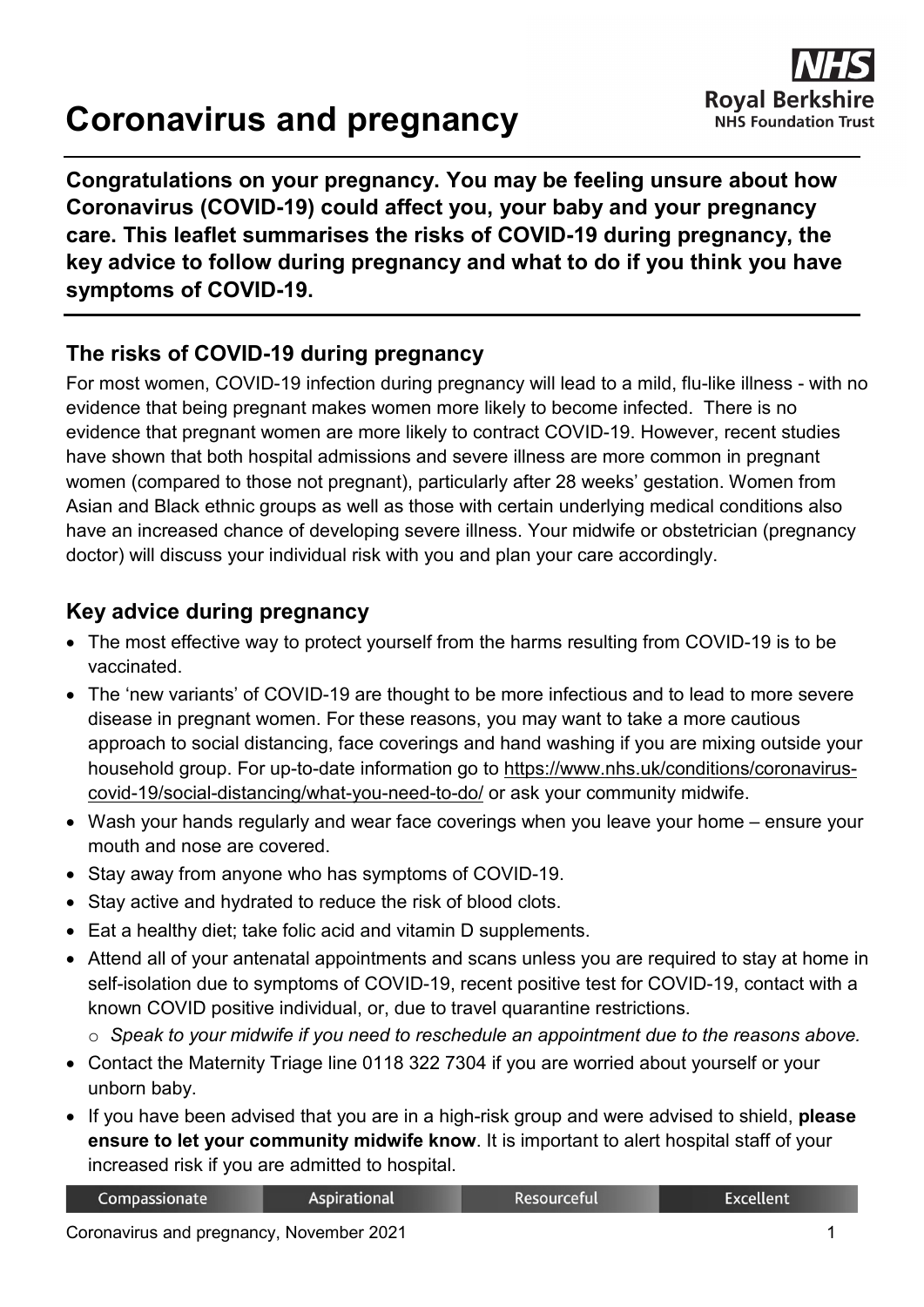• We recommend that you have your winter flu vaccine, unless there are good reasons not to; discuss these with your GP, midwife or obstetrician.

#### **What to do if you think you have symptoms of COVID-19**

- If you think that your symptoms are mild and you can complete a sentence without pausing to breathe, please call the Maternity Triage line on **0118 322 7304**. The Triage midwife will arrange for a medical practitioner to call you back to assess your symptoms and decide with you if you need further assessment. Most people will be well enough to remain at home; in this circumstance, you will be contacted daily to ensure you are getting better.
- **If you feel breathless, please call 111 or 999.**

**It is important to seek medical advice as early as possible if you have any concerns about you or your unborn baby.**

#### **Maternity appointments if you are self-isolating**

- Do not attend any maternity appointments or ultrasound scans if you need to remain at home in self-isolation due to symptoms of COVID-19, if you have tested positive or following overseas travel or if you are sharing a household with someone who is in quarantine due to travel.
- To re-arrange community midwife appointments, please call 0118 322 8059. If you are asked to leave a message, please do so and the community team will call you the following day.
- If you are due to attend hospital for a scan, please call 0118 322 7279. The team will advise if it is safe to delay your scan.

**Please note that overseas travel can affect your access to maternity or medical care, as you are required to quarantine on your return.**

# **Reducing the risk of COVID-19 in hospital**

We take every precaution to keep everyone safe, but, we need your help and support:

- We ask all pregnant women and their partners to take twice-weekly Lateral Flow Tests in pregnancy, and before face to face appointments
- We have reduced the number of people coming to hospital by offering virtual appointments, when appropriate
- We schedule appointments in a way to reduce the number of people in waiting rooms.
- Everyone is required to wear a face covering and follow strict hand hygiene.
- Beds and chairs are spaced to allow social distancing.
- One-way systems are in place.
- COVID-19 testing for all who are admitted to hospital, and isolation of those who test positive.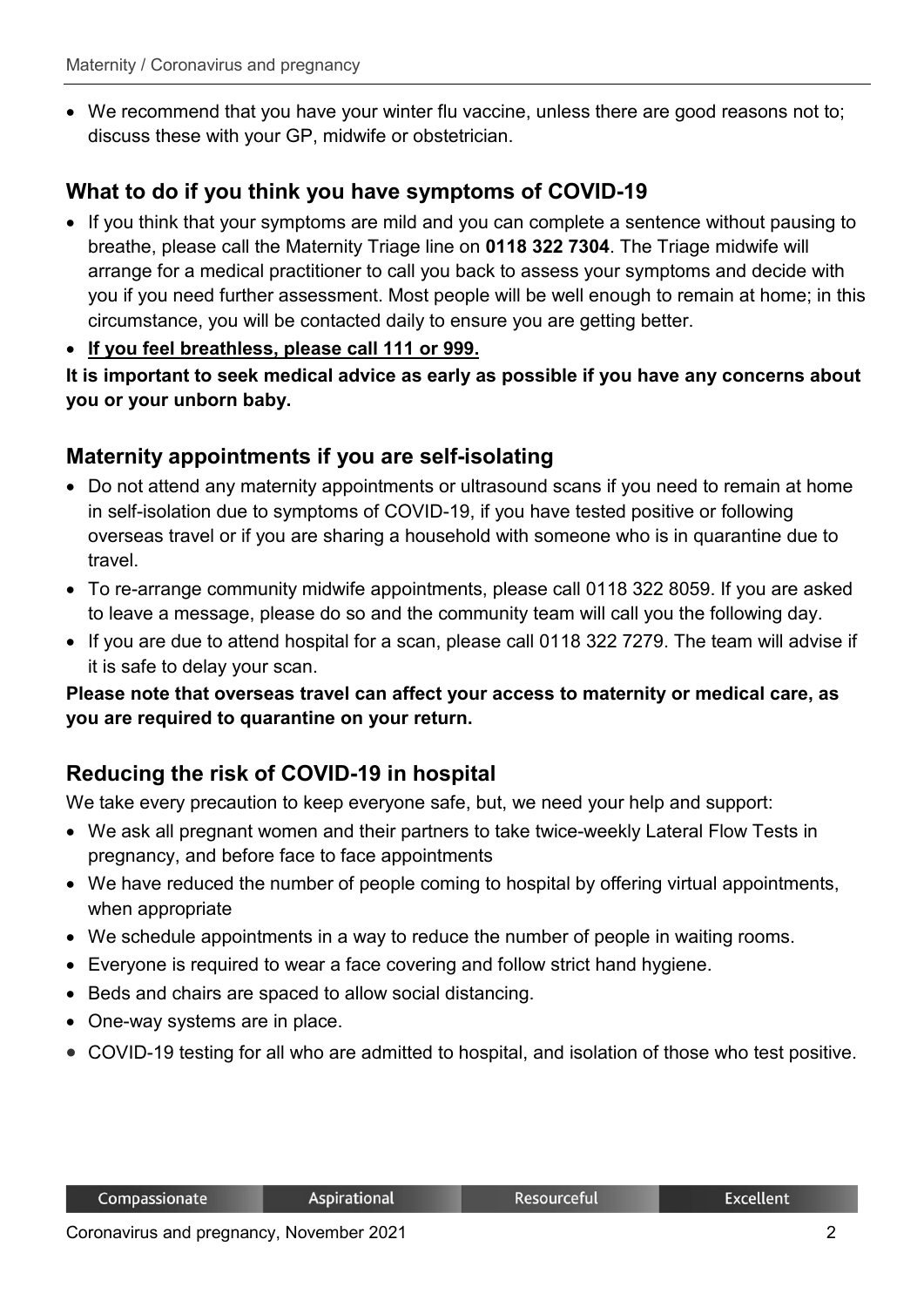# **COVID-19 test on admission to hospital**

NHS England recommends that everyone who stays in hospital is tested for COVID-19:

- If you are attending hospital for a planned procedure, you will be sent a date to attend a testing station prior to your procedure.
- If your stay is unplanned or due to labour, a COVID-19 swab will be taken as part of the admission process.

Knowing the results of your COVID-19 test helps yourself and the maternity team to plan your care in order to keep you, your baby, your family and all around you safe. Research has found that not everyone who is carrying the virus feels unwell. **It is particularly important in the hospital environment that everyone takes every possible precaution to reduce the spread of the virus.** 

#### **Birthing partners**

Having a support person present during labour is very important to most women. If your birthing partner has symptoms of COVID-19, has recently tested positive for COVID-19, or is required to self-isolate for other reasons (e.g. recent contact with an infected person), they will not be able to support you during labour or your stay in hospital. During your pregnancy, it may be helpful to plan who your 'backup' birthing partner would be, if needed.

#### **COVID-19 Vaccination in pregnancy and breastfeeding**

The COVID-19 vaccination is safe and strongly recommended in pregnancy. This is because women and their unborn babies are considered at additional risks of significant complications from Covid. The decision whether to have the vaccination during pregnancy will be your choice. The Royal College of Obstetricians and Gynaecologists and The Royal Collage of Midwives have produced an information leaflet about the benefits and possible of risks of the vaccination (a link to these websites can be found at the end of this leaflet); these are summarised below:

- **Over 200,000 women have been safely given the Covid vaccine in pregnancy with no safety concerns**
- Receiving two doses of the vaccine is almost 100% effective at preventing admission to hospital with Covid for pregnant women. This is even more effective than in non-pregnant people.
- Covid causes stillbirth in 1 in 100 women who become unwell with it. Covid increases the risk of a baby being born prematurely by 3x. One in ten women with Covid in pregnancy need Intensive Care,
- The vaccines do not contain live Coronavirus or any ingredients that are harmful to pregnant women or their babies. Unlike some other medications, the vaccine cannot pass through the baby and affect their long-term development. The vaccine does not pass through breastmilk does produce protective antibodies against Covid infection for the baby when breastfeeding.